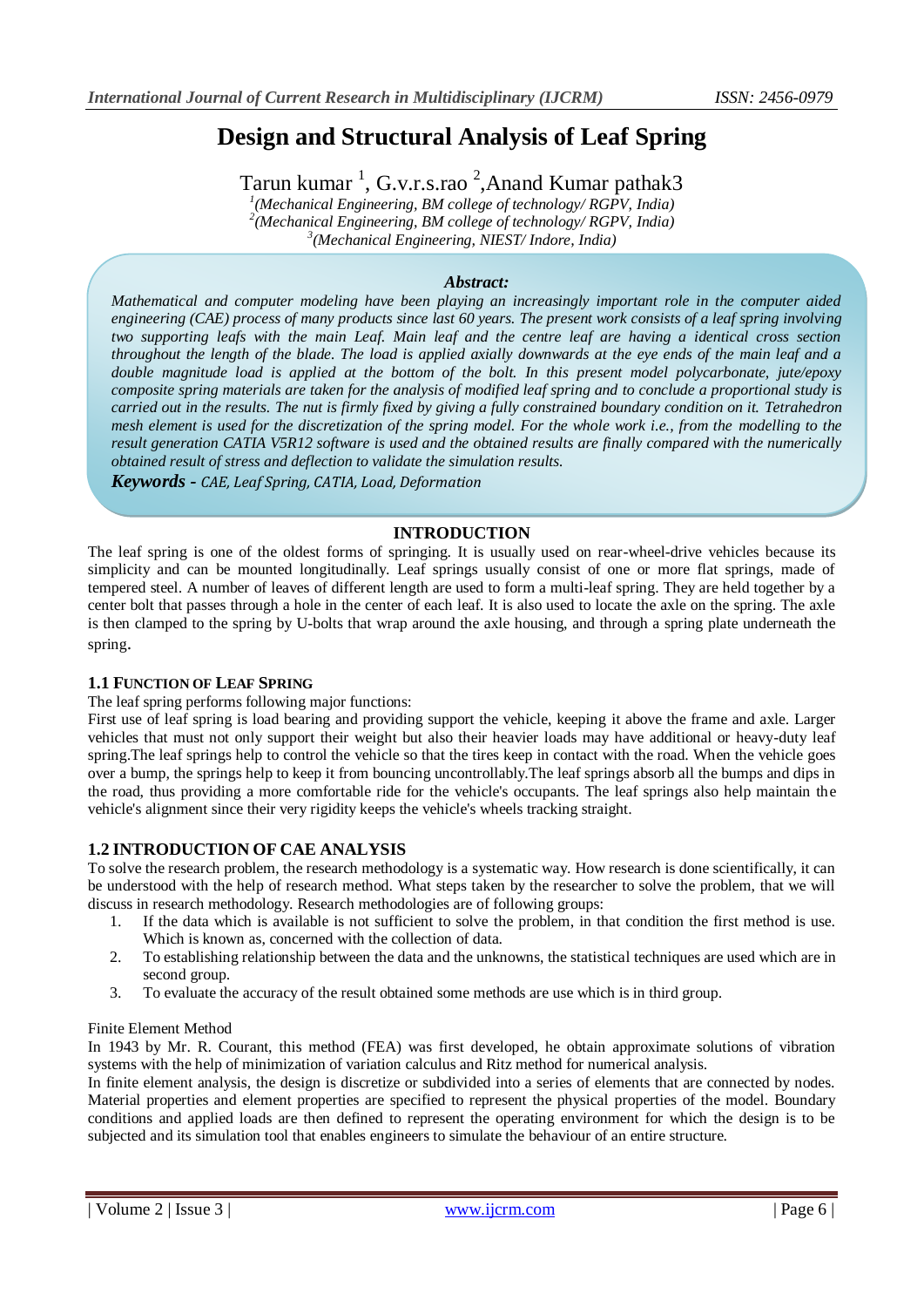# **LITERATURE REVIEW**

U. S. Ramakanth & K. Sowjany[1], give "Design and analysis of automotive multi-leaf spring using composite materials". According to this Leaf springs are one of the oldest suspension components they are still frequently used, especially in commercial vehicles. The automobile industries have shown interests in replacement of steel springs with composite leaf springs due to high strength to weight ratio. Author give static analysis and calculate stress and deflection with the help of ANSYS. Result is Fatigue analysis is conducted with four approaches namely Goodman's approach, Gerber's approach, mean stress approach and Soderberg's approach, by applying a load of 1000N, with a loading condition from history data – SAE Transmission. From the above said approaches it is seen that Soderberg's approach shows a maximum value of life 1.171\*107 cycles which is represented in blue colour in the life data figure and the least value of life is shown in red colour. And from the Soderberg's approach we find that the red coloured region is greater it shows less life compared to other approaches, hence it is most preferred in the analysis so the designer can increase the safety of the leaf springs.

Dara Ashok , M.V. Mallikarjun and Venkata Ramesh Mamilla[2], give "Design and Structural Analysis of Composite Multi Leaf Spring". According to this Multi leaf spring carries lateral loads, brake torque, driving torque in addition to shock absorbing. It is well known that springs, are designed to absorb and store energy and then release it slowly. Ability to store and absorb more amount of strain energy ensures the comfortable suspension system. Author give FE model of the leaf spring, which is generated in Pro-E 4.0 and imported in ANSYS-11 for finite element analysis, which are most popular CAE tools. The FE analysis of the leaf spring has been performed by discretization of the model in infinite nodes and elements and refining them under defined boundary condition. The design constraints are stresses and deflections. A comparison of both i.e. theoretical analysis and FEA results have been done to conclude. Result is, the finite element analysis of multi leaf spring is performed using ANSYS-11 workbench.

# **DEVELOPING CAD MODEL**

CAD model is first prepared in CREO 2.0 and is converted in .iges format to export it to ANSYS CFXCreo is developed by parametric technology corporation and this is one of the fastest growing solid modeling software. As a parametric featured based solid modeling tool, it not only unites the three dimensional model (3D) parametric features with 2D tools, but also addresses every design-through-manufacturing process. The solid modeling tool used here allows us to easily import the standard format files with an amazing compatibility to other software's



Fig 1.0 CAD model of leaf spring

# **ANSYS SIMULATION**

The CAD model is imported in ANSYS and enclosure is created. Using Boolean operation continuum is generatedThe appropriate size and shape of the computational domain, also referred to as control volume, and the best placement of the model in the domain, needs to be determined. A domain too large will make the simulation unnecessarily large and waste computational resources, however a domain too small will lower the accuracy of the results. The properties of the domain such as temperature, pressure and fluid properties need to be chosen.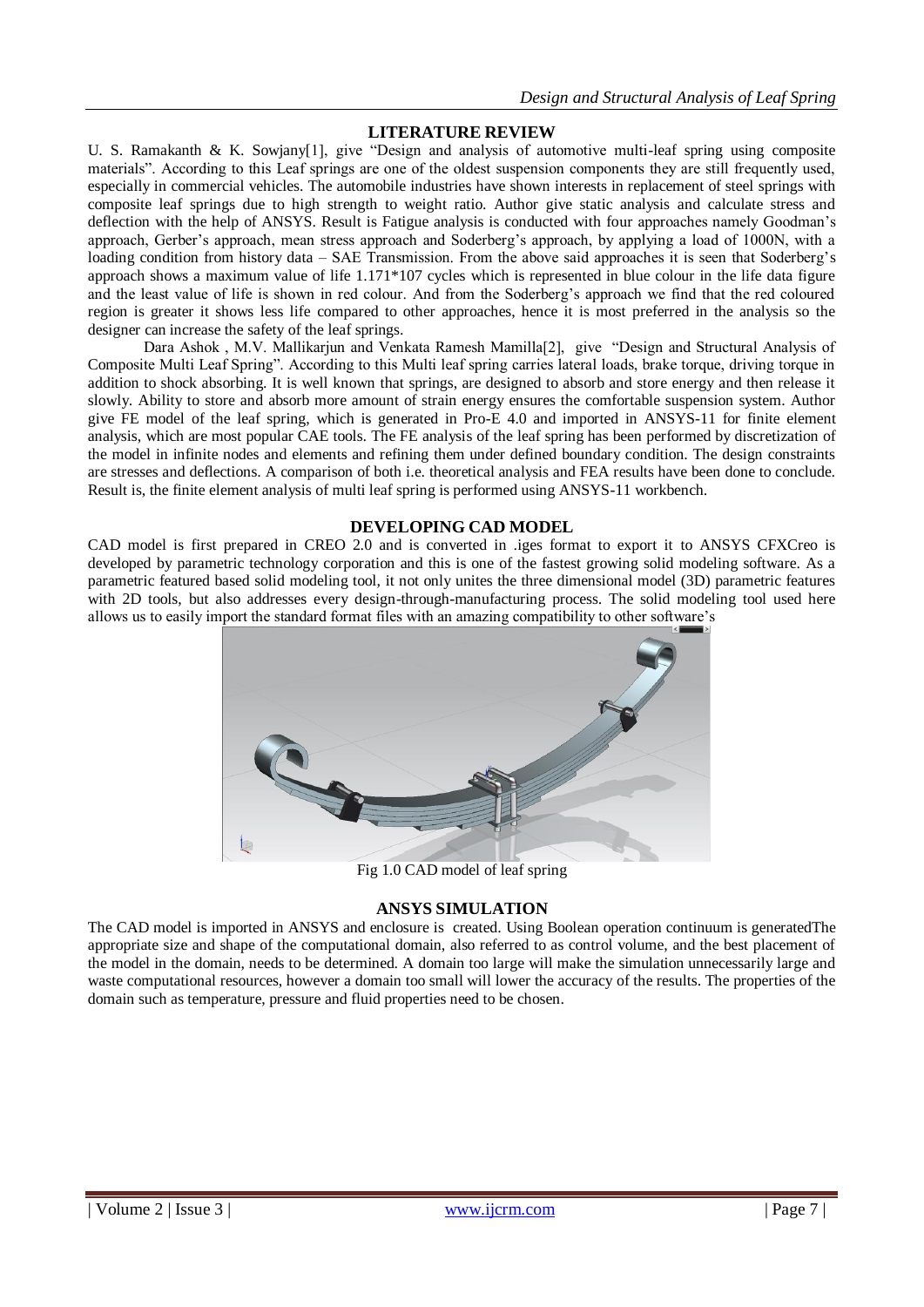# **4.1 Boundary Conditions:**



 $(b)$ Fig 2.0 Boundary conditions leaf spring

# **4.2 Discretization of the Domain:**

Since ANSYS utilizes numerical solutions the domain needs to be discretezised or meshed as it is more commonly referred to. The mesh will have to be refined in areas with high gradients for example close to the surface around the leaf spring model. Initial Values need to be set for all the nodes in the domain.

# **RESULTS AND DISCUSSION**

Analysis is performed for different materials at various load conditions are computed.



Fig 3.0 Deflection of steel material



Fig4.0 Deflection of jute/ epoxy composite material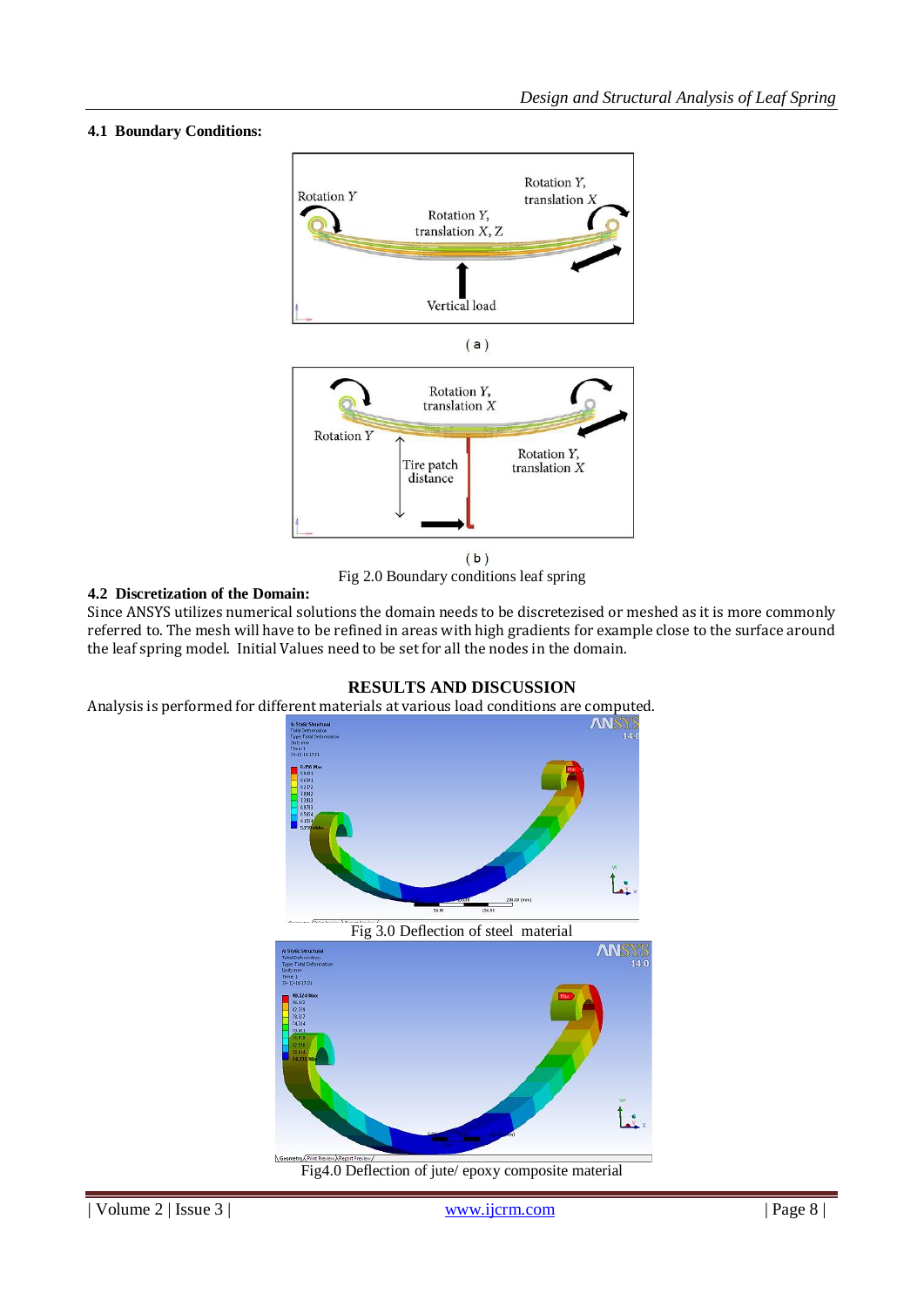

Fig 7.0 Deflection of polycarbonate material

|  | Table 1.0 Result of leaf spring using Different material |  |
|--|----------------------------------------------------------|--|
|  |                                                          |  |

|                      | Maximum      | Von Mises               |
|----------------------|--------------|-------------------------|
|                      | Displacement | <b>Stress</b>           |
| Steel                | $2.32$ mm    | $2.85$ <sup>×</sup> 108 |
| Steel EN C35         | $2.27$ mm    | $2.78$ <sup>×</sup> 108 |
| polycarbonate        | 9.456mm      |                         |
|                      |              | 211.7Mpa                |
| jute/epoxy composite | 98.14 mm     | 214.97Mpa               |
|                      |              |                         |

Generally leaf springs are not placed at a constant load condition. They are placed at fluctuating load or increasing load and they are made for such type of condition. So, for the proper designing and good material selection, it very necessary